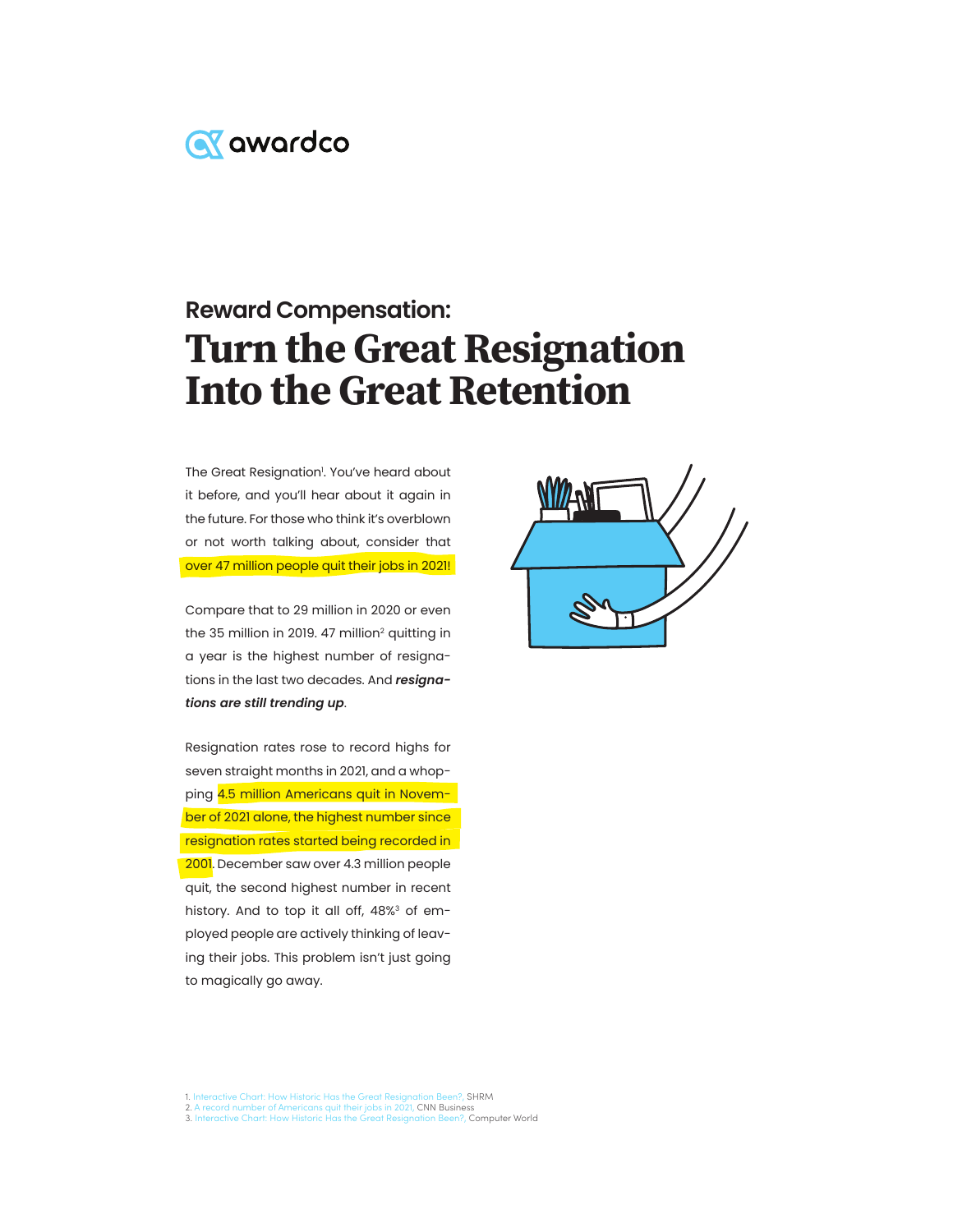So, why are people leaving? Recent studies<sup>4</sup> show that it ISN'T based solely on traditional salary or benefits, factors typically cited by managers and executives.

The global pandemic caused a reshuffling of priorities for many in the workforce, and that led to the current predicament we find ourselves in. Employees want and deserve to be treated better. They're looking for new workplaces that offer them more respect, more recognition, more opportunities, and, better or unique forms of compensation that add value to their lives. There's no ignoring that we, as HR managers and business leaders, need to do better in offering our employees more value. What can we do to help our people feel more valued? How do we maintain a healthy retention rate?

Let's not beat around the bush: the answer lies in reforming and redefining compensation. The modern workforce no longer sees compensation as simply the means to survive, but rather the means to thrive. A million of the 4.5 million people who quit in November were low-wage employees looking for pay<sup>5</sup> that would improve their lives, and it's widely known that finding a new job often leads to pay increases<sup>6</sup>, motivating even more resignations. So let's look at compensation what businesses are doing, why standard practices aren't working to retain talent, and how we can fix it.

#### **What Is Compensation?**

The idea behind compensation is a good old-fashioned trade. You give me your time, effort, or expertise, and I give you money. And while a decent paycheck used to be more than enough to retain employees, a competitive salary is now expected (along with healthcare for full-time employees).



- Is Pay), INC.com 5. A new study says knowledge is money: If workers knew how much they could make elsewhere, even more would quit their jobs — and
- wage roles would be forced to pay more, Business Insider
- 6. Switching jobs is often an effective way to boost income. When to put yourself on the market, CNBC

e the Top 5 Reasons People Are Quitting During the Great Resignation, According to a Massive New Analysis (Hint: None of Them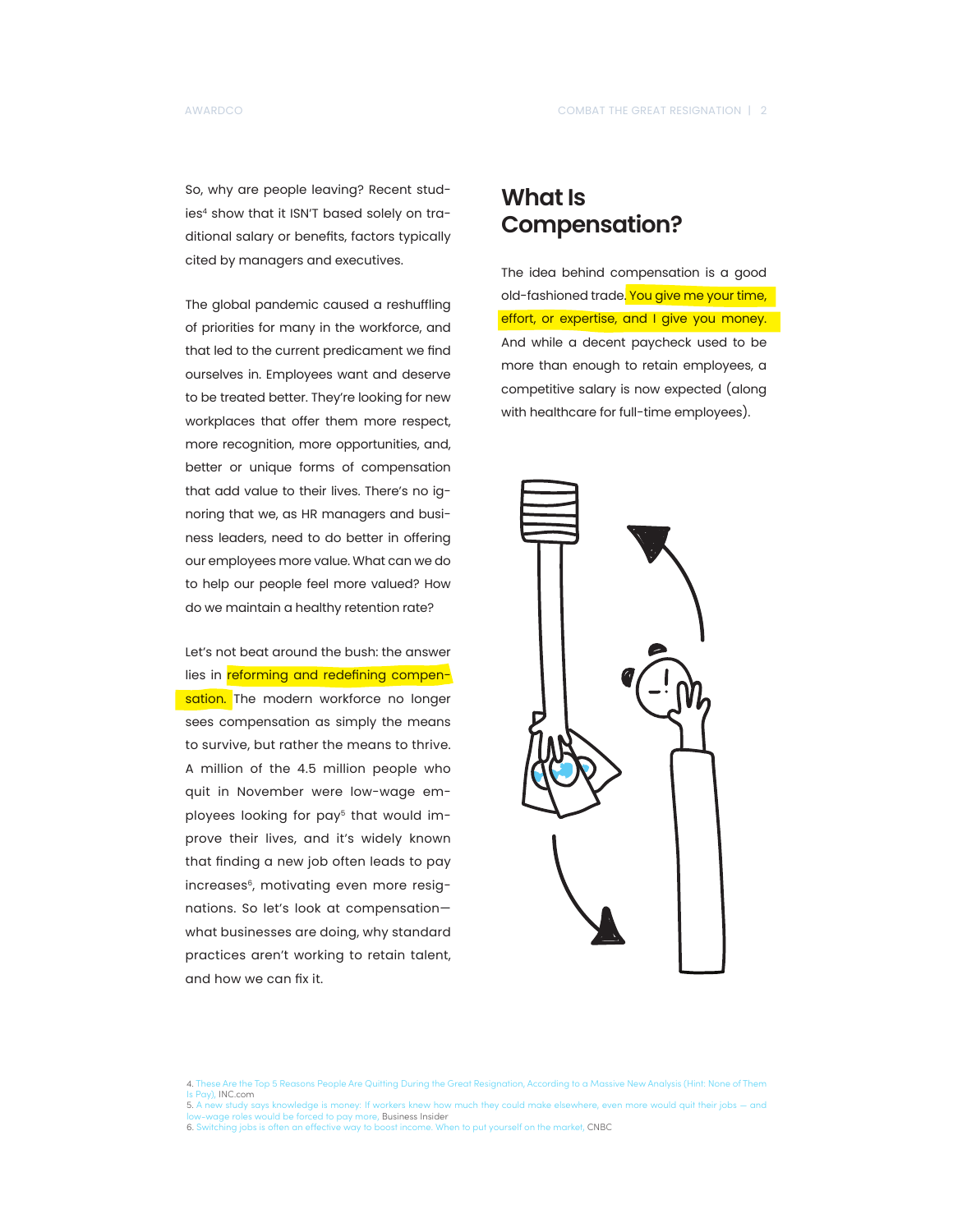

Many companies have tried expanding their compensation to include fun benefits and perks beyond healthcare and insurance. However, things like healthy snacks, nap rooms, and ping pong tables invite issues of their own. Many of these creative benefits are underused or underappreciated (paid gym memberships, anyone?), and they're often viewed as simple distractions by those who don't use the benefit. This one-size-fits-all approach to providing benefits is ill-suited to retaining individual employees or improving their lives.

So a good salary is expected in the work environment, and creative benefits can only get you so far. How do companies boost their compensation, then? What's the most common method many companies use to retain talent? Enter the traditional bonus.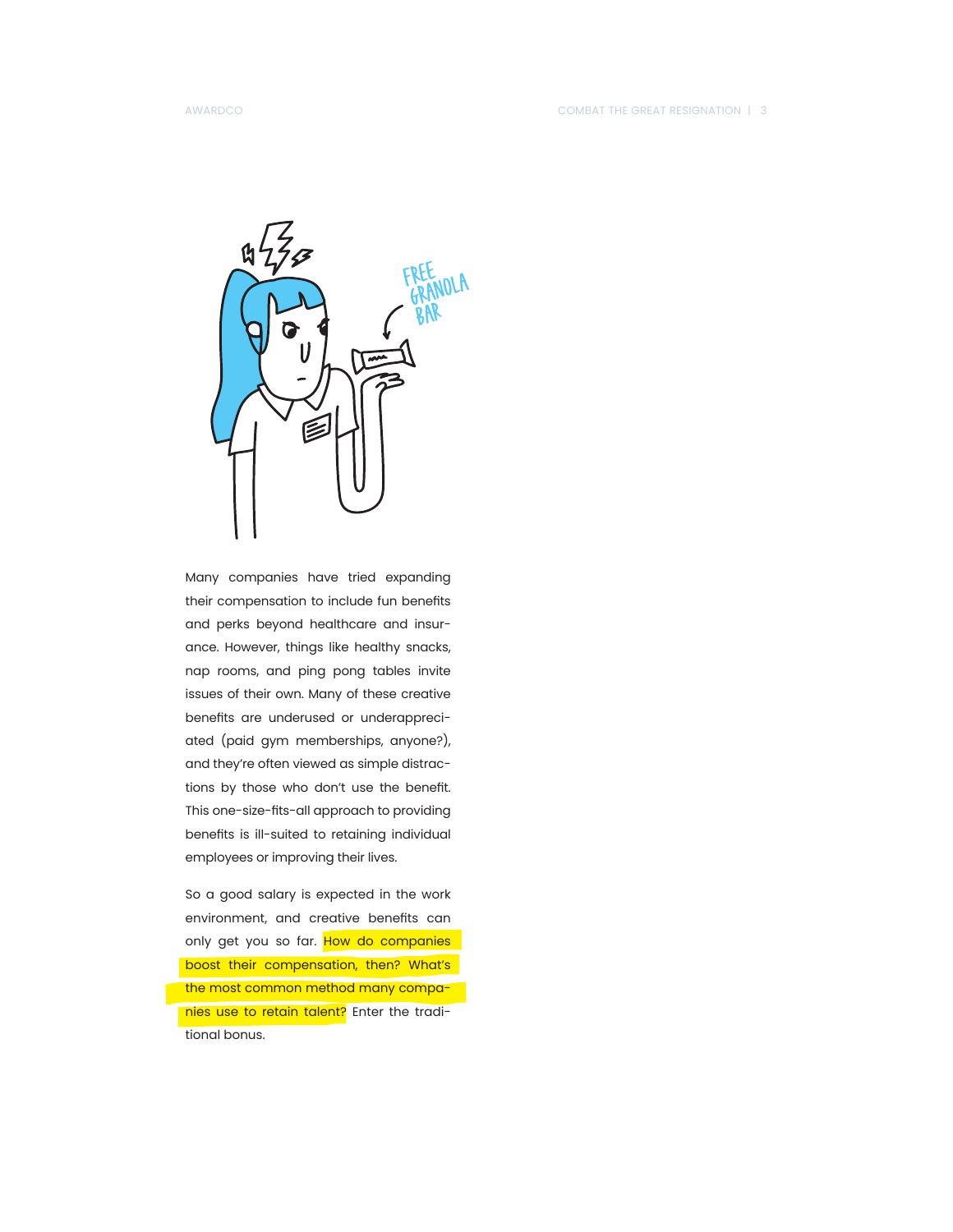## **Traditional Bonuses: Retention Needs More**

Bonuses were created way back in the Industrial Revolution7 . Employers were looking for ways to create loyalty, and they were mostly used as a balm to cover up poor employee experience. "You worked 12-hour days with no breaks without sitting down even once? Here's some extra cash." Luckily, bonuses have come a long way since then, and they're now used to reward employees for their efforts in many different ways.

Bonuses are great in theory, but they also provide a lot of potential problems. Some bonuses are only given to high-performers or those who have been tenured the longest. At best, these types of bonuses help retain a small portion of the workforce; at worst, they communicate that an employee is only valuable to the organization if they're in the highest-performing group.

Even holiday bonuses pose concerns for those wanting to boost retention. January historically has the highest turnover rates<sup>8</sup> for most industries. That means many employees are simply staying until the holidays to get their bonus before they quit. A bonus strategy which ignores this trend

defeats the whole purpose of a bonus: retention that extends throughout the year! Let's look at more pitfalls of bonuses:

- Bonuses can create feelings of unfairness, jealousy, or disappointment.
- Bonuses often create temporary compliance, where employees stop the desired behavior after achieving the bonus.
- Bonuses may set unrealistic expectations, especially if a company can't offer consistently satisfying amounts.
- Bonuses sometimes foster unhealthy competition instead of collaboration.

Do you see the running theme here? Compensation is a vital part of retaining employees and surviving the Great Resignation, but competitive salaries aren't enough anymore. And bonuses can complicate matters if not done properly. This leaves companies in a compensation conundrum. What can you offer to be more competitive? What will have the desired effect of giving tangible, noticeable value to your people by improving their lives?

7. A History of the Holiday Bonus – When Did Cash Bonuses Become Big for Business?, Recruting Blogs

<sup>8.</sup> Turnover Highest in Month of January—Best Time to Hire and/or Retain, MRA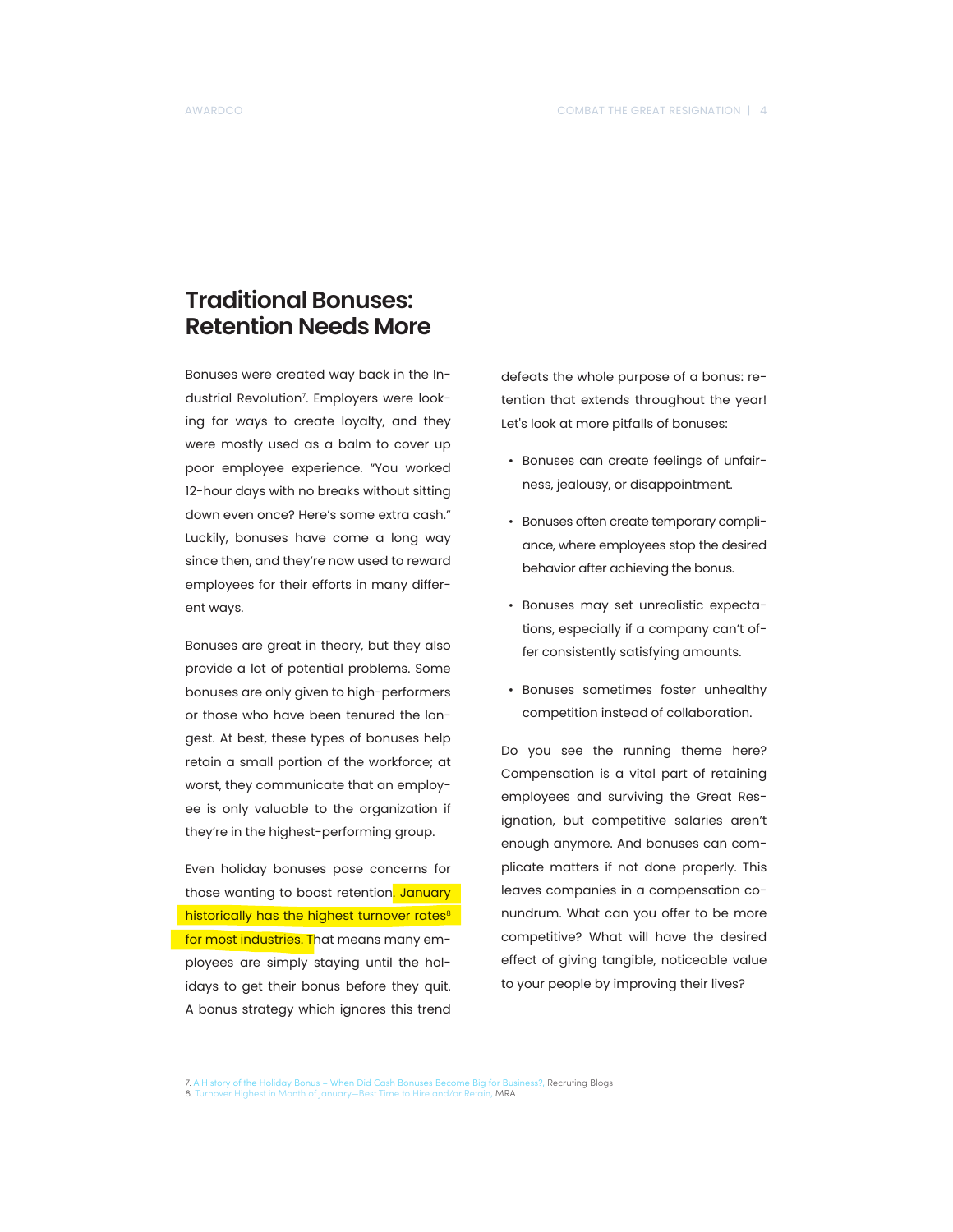## **Introducing Awardco Pay**

Awardco has developed a strategy that incorporates bonuses, rewards, and recognition and elevates all of these factors into something great: Awardco Pay, otherwise known as **Reward Compensation.**

Reward Compensation is a form of bonus compensation that is **given to every employee at regular intervals.** This compensation does not come out of the employee's regular salary, but instead it is a clever use of budgets most companies already have set aside: bonuses, service anniversaries, recognition, wellness, etc.

Here's the key, though. Reward Compensation is not just a holiday bonus or onetime gift. Remember, bonuses can sometimes create as many issues as they solve. Instead, this reward compensation would be given to that employee in regular installments throughout the year. So if you want to give them Reward Comp in addition to their paycheck, you would give them around \$20 per payday. If you'd rather offer that extra compensation each month, you could give them \$40 on a specific day.







**SXPay**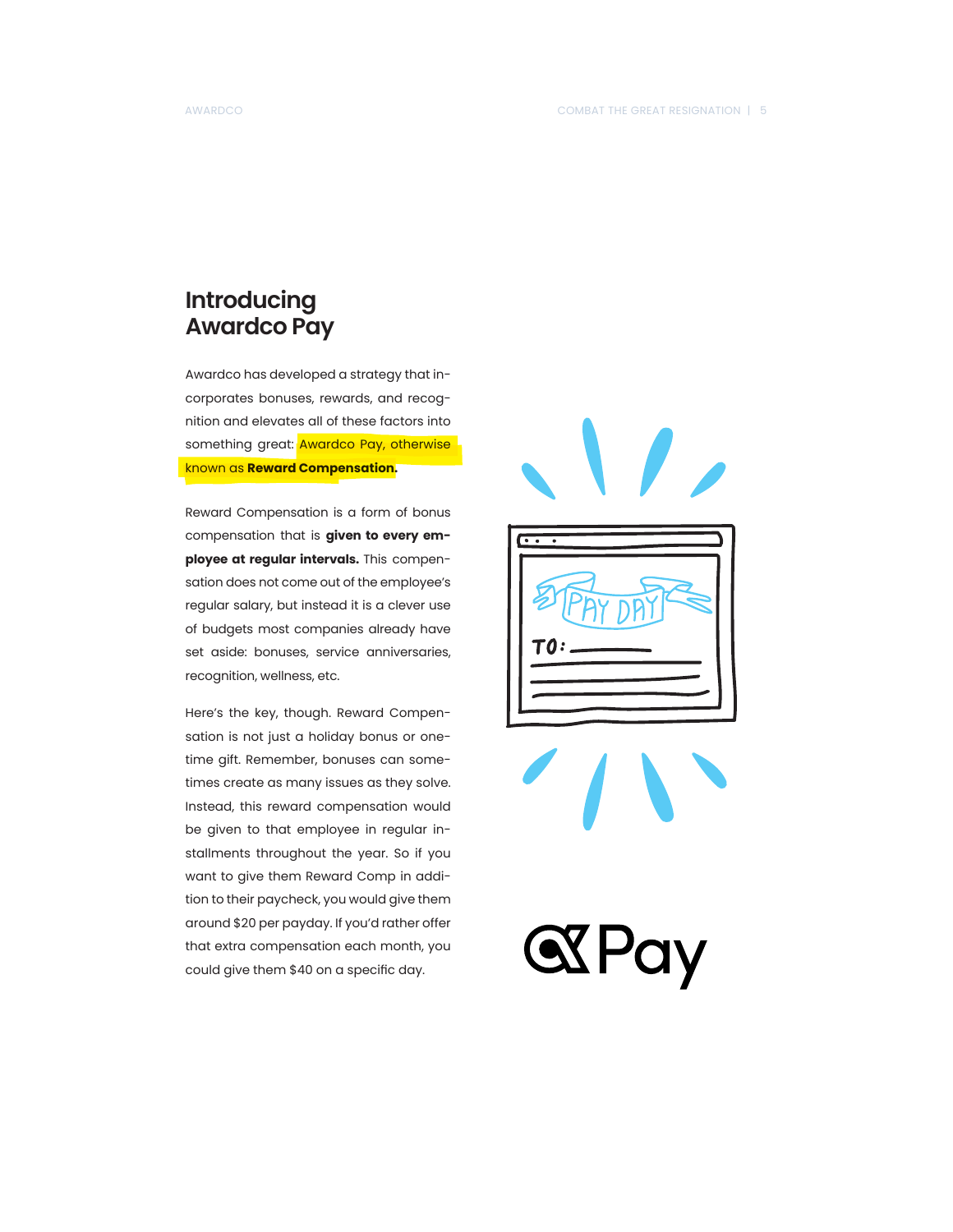The point of Reward Compensation is to show that you value and care for all of your employees throughout the year, not just at irregular intervals. To that end, here are a few key best practices when implementing Reward Compensation:

- **• Make it different from regular compensation.** Like we mentioned above, this compensation needs to be different than what an employee earns in salary. In fact, employees don't really have to earn Reward Comp. It's a gift from employers to employees to show their appreciation. We recommend providing this extra cash in the form of points on the Awardco platform. This will ensure employees can spend it on something fun instead of more mundane things (bills, groceries, etc.).
- **• Ensure every single employee receives something.** How you give out Reward Comp is up to you. However, the ultimate goal of this compensation is retention throughout the year. If you don't provide reward compensation to every employee, you won't boost retention for every employee it's as simple as that.
- **• Give it out at regular intervals**. We recommend you distribute Reward Comp on pay day, but whether you decide to do something weekly, bi-weekly, or monthly, the point of this program is to provide people with something they can look forward to throughout the year.



A note on using points on the Awardco platform. With these points, employees can spend their Reward Compensation on anything they want, including items from Amazon, restaurant gift cards, or event tickets. Plus, you can even manage what your employees spend their points on, if you like, by creating custom catalogs filled with thousands of curated items. This guarantees employees buy something fun!

This "payday positivity" (trademark pending) allows employers to give tangible rewards on a regular basis to each employee—tangible rewards that can make a real positive impact in their lives. Employees won't have to wait for an end-of-year bonus that may or may not be the amount they're hoping for, and they won't use holiday bonus money to pay off bills or Christmas presents. With Reward Compensation, retention becomes an all-year initiative.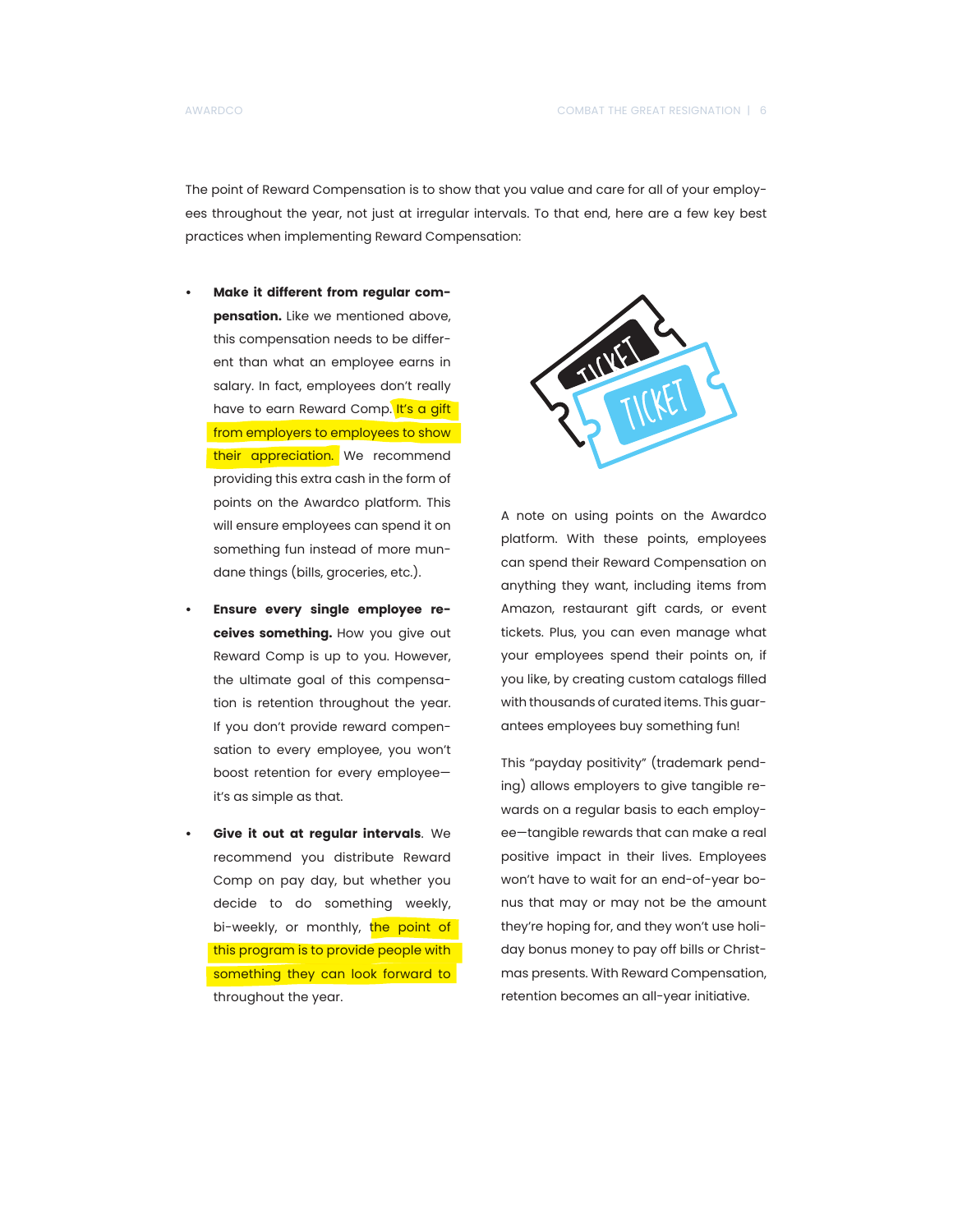## **Reward Compensation Recommendations**

You may be wondering how exactly you should give your employees Awardco Pay. What is most effective? Every paycheck? Each month? We want to provide a few ideas that will hopefully help you come up with the system that works best for your company and your budget (because that's the best part of Reward Compensation—it's so flexible that you can utilize it however you see fit!).



#### **How Much Should You Give Each Employee?**

This is a question that each organization will have to answer on their own. A good baseline to start with would be to set aside 1% of an employee's salary for Reward Compensation. As stated earlier, a wise starting point is to reallocate existing budget (like regular bonuses or service awards) to use for Reward Compensation instead (because this is meant to augment or replace ineffective programs anyway).

The gold standard would be to dedicate 2% of payroll strictly to rewards and recognition and 3% to bonus compensation. We want to show employees that they really are the most important part of our business, and our goal is to retain and recruit the best talent we can.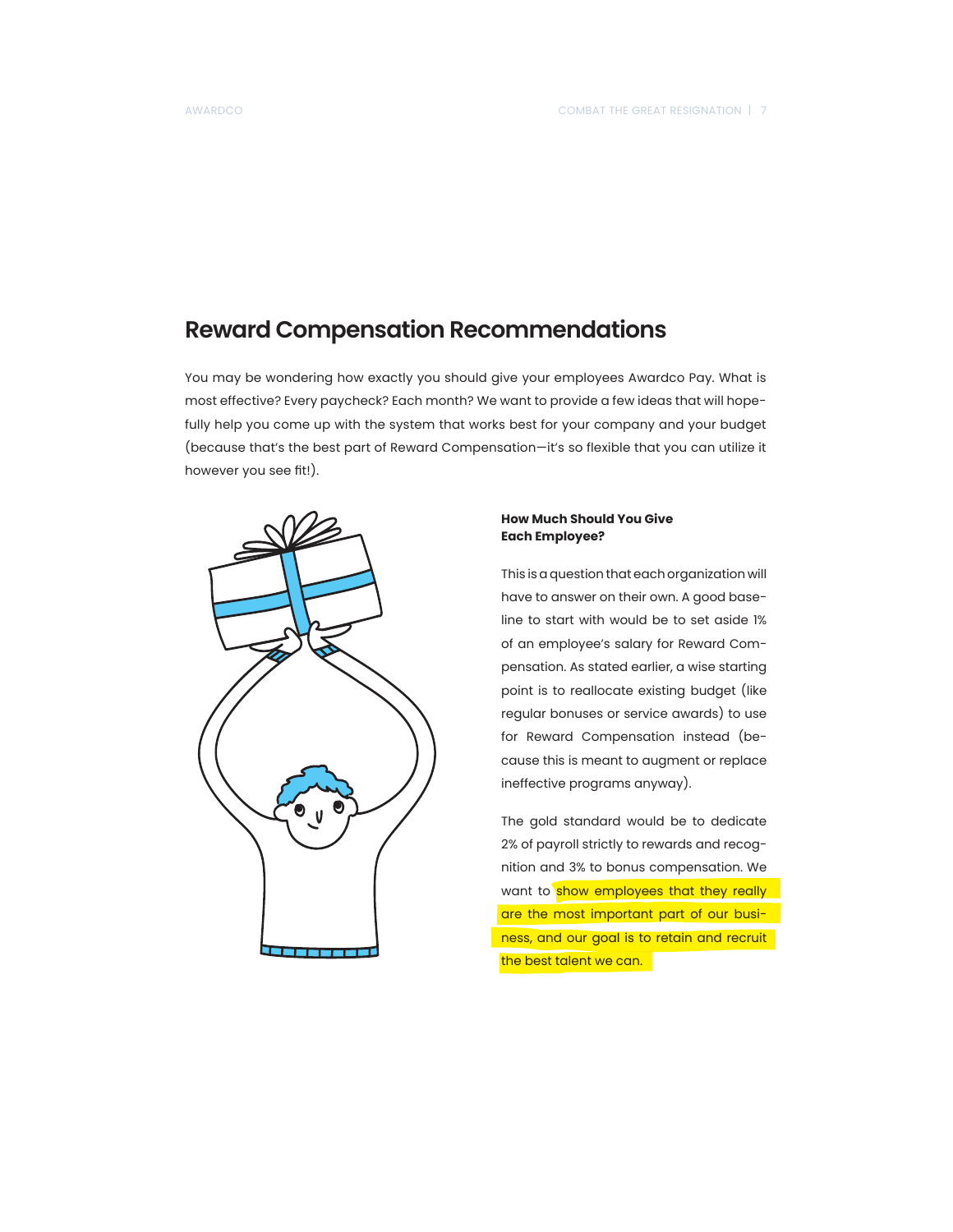#### **1. Should Every Employee Be Given the Same?**

This is a big one. Is it best to give everyone the same amount or base Reward Comp on tenure? Once again, this is a question you'll have to answer, but we'll just reiterate what we said above: **every employee should feel regularly valued with Reward Compensation.** So if you tie the amount to tenure, make sure those in their first year still get something, even if it's a lower amount. The average tenure for Millennials<sup>9</sup> is two years and nine months, and less for Gen Z (two years and three months). We're willing to bet that a good portion of your workforce is made up of these two groups (35%10 of the workforce in America are Millennials alone). So if you leave out new employees, a large chunk of your workforce won't be rewarded regularly. Which means more fuel for the Great Resignation fire.

#### **2. What Are Some Recommendations for This Program?**

You can provide Reward Comp in all sorts of ways. Providing everyone with some Awardco points every pay period or every month is the simplest. However, there are other creative uses for Awardco Pay:

**Direct Spending to Specific Rewards.** Using Awardco's Smart Award Networks, you can ensure Reward Comp is spent on specific rewards. If you give out points by the month, you could give each month themed rewards. In June you could provide outdoor points for people to get new hiking shoes, new workout clothes, or new camping gear. January could be the "stay indoors" month, with points toward streaming services, food delivery, or blankets.

**Tie Awardco Pay in with other programs.** Do you have a wellness program or gym membership program that isn't being used much? Tie Reward Comp in and provide points for people to use on what wellness means to them! That could be home workout equipment, clothing, gym memberships, or yoga classes.

**Use Awardco Pay to create an experience.** Make Reward Compensation even more special by curating experiences. Give people points to go to a fancy dinner with a loved one once a month. Provide the points for tickets to a theme park. You could also provide these points as a type of travel stipend—give everyone points they can use for plane tickets or hotel stays.

**Celebrate service anniversaries with Awardco Pay.** Instead of rewarding an employee once on their service anniversary date, give them points throughout the year based on their tenure. This will give them positive experiences throughout the year to remind them why they love where they work.

However you choose to give out Reward Compensation, providing points, experiences, or rewards throughout the year will help employees stay excited, build loyalty, and feel valued.

9. Millennials or Gen Z: who's doing the most job-hopping, Career Builder<br>10 Millennials in the Workplace Statistics: Generational Disparities in 2022, Team Stage

<sup>10.</sup> Millennials in the Workplace Statistics: Generation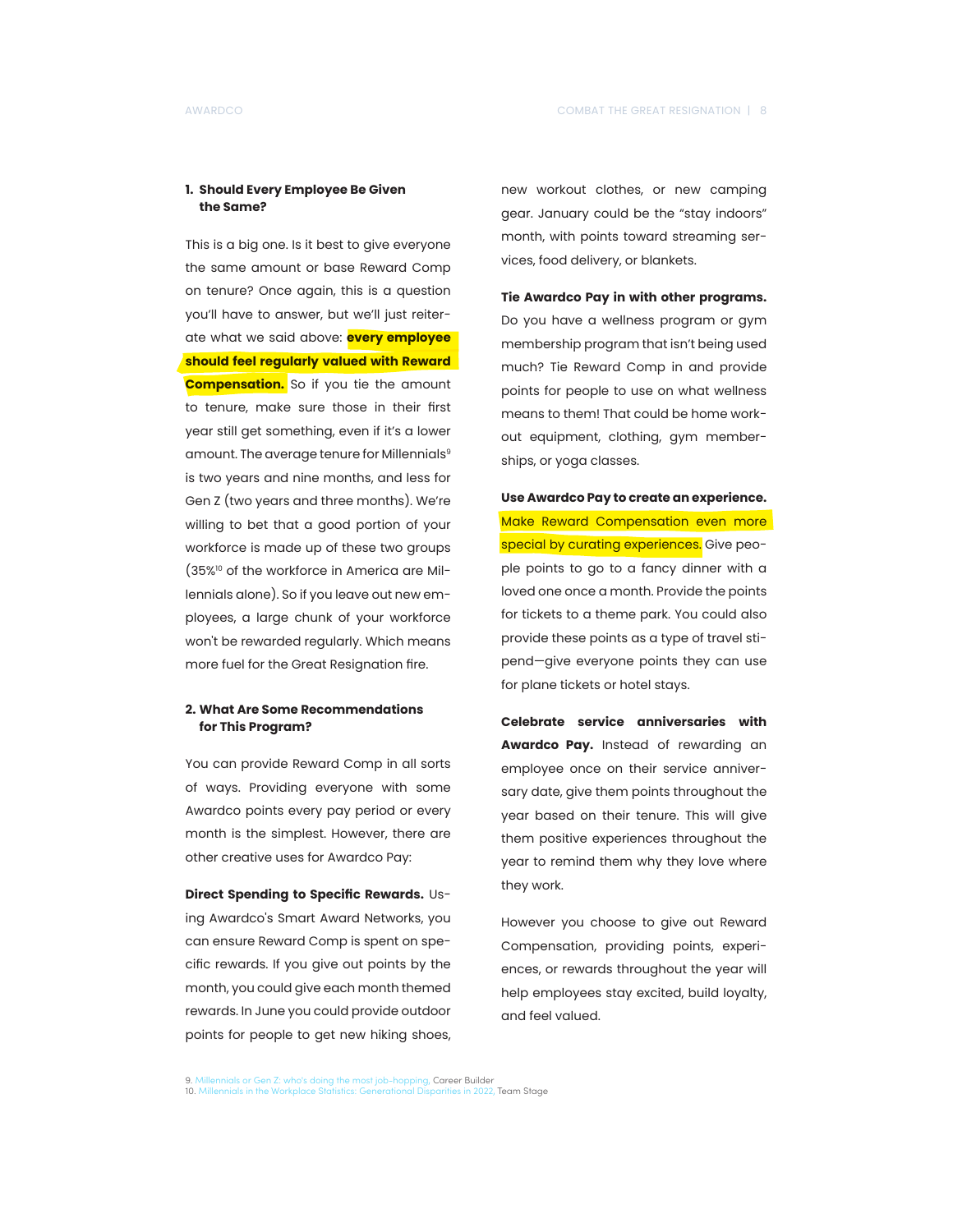## **Why Consider Reward Compensation?**

You may wonder why this is worth it or where you're going to get the budget to offer Reward Compensation. Let's work out a simple example to see the numbers more clearly. If you're a small business with 100 employees and have an average salary of \$45,000, you have a payroll of 4.5 million. To offer 3% of payroll for reward compensation, you'll dedicate \$135,000 per year (if you pay every employee an equal amount monthly, that's around \$100 a month per employee!).

You may think that sounds like a lot (and for your employees, an extra \$100 is a lot which is awesome!), but that's the best part: in most cases you've already budgeted for (somewhat ineffective) programs to boost retention, so you can reallocate that budget and distribute it into Reward Compensation. That would make sure every employee is rewarded regularly and fairly.

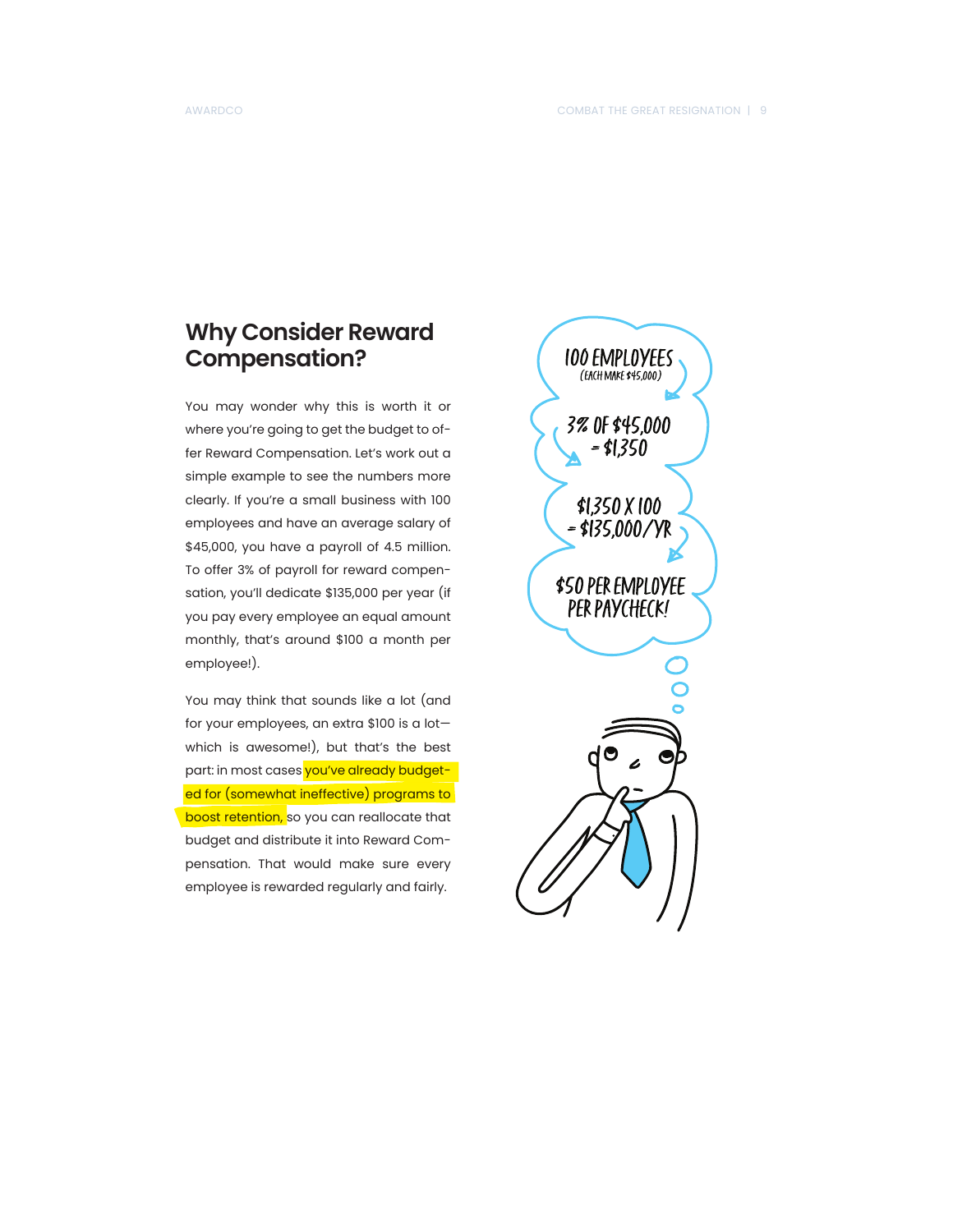

And even if budget would need to be increased for Reward Compensation, as a form of recognition and rewards, this program will pay for itself. With regular recognition and rewards, you can:

- **• Improve employee engagement by 2X11**
- **• Reduce voluntary turnover by 31%12**
- **• Increase productivity by 17%13**

With greater engagement and productivity, you'll have happier employees who produce better work. PLUS, with that reduced turnover, you'll save even more money.

Each employee who quits costs up to .5 to 2X<sup>14</sup> of that employee's annual salary to replace. So, hiring and training a replacement

employee making \$50,000 will cost you anywhere from \$25,000 to \$100,000. Think about that the next time you're sitting in a budget meeting and turnover is mentioned.

As we mentioned before, creative, onesize-fits-all benefits don't boost retention for everyone. With reward compensation, you provide every employee the opportunity to choose the perks they want.

Awardco can help you avoid ever-expanding turnover costs with Awardco Pay. Recognize and reward each and every employee consistently, and you will see more engaged, happy, and loyal employees.

11. Employee Recognition: Low Cost, High Impact, **Gallup**<br>12. Becoming irresistible: A new model for employee engagementt, **Deloitte**<br>13. Why is Employee Engagement Important? 14 Benefits Backed By Research, Quantum Workpl

<sup>14.</sup> The 'Great Resignation' Is Really the 'Great Discontent', Gallup